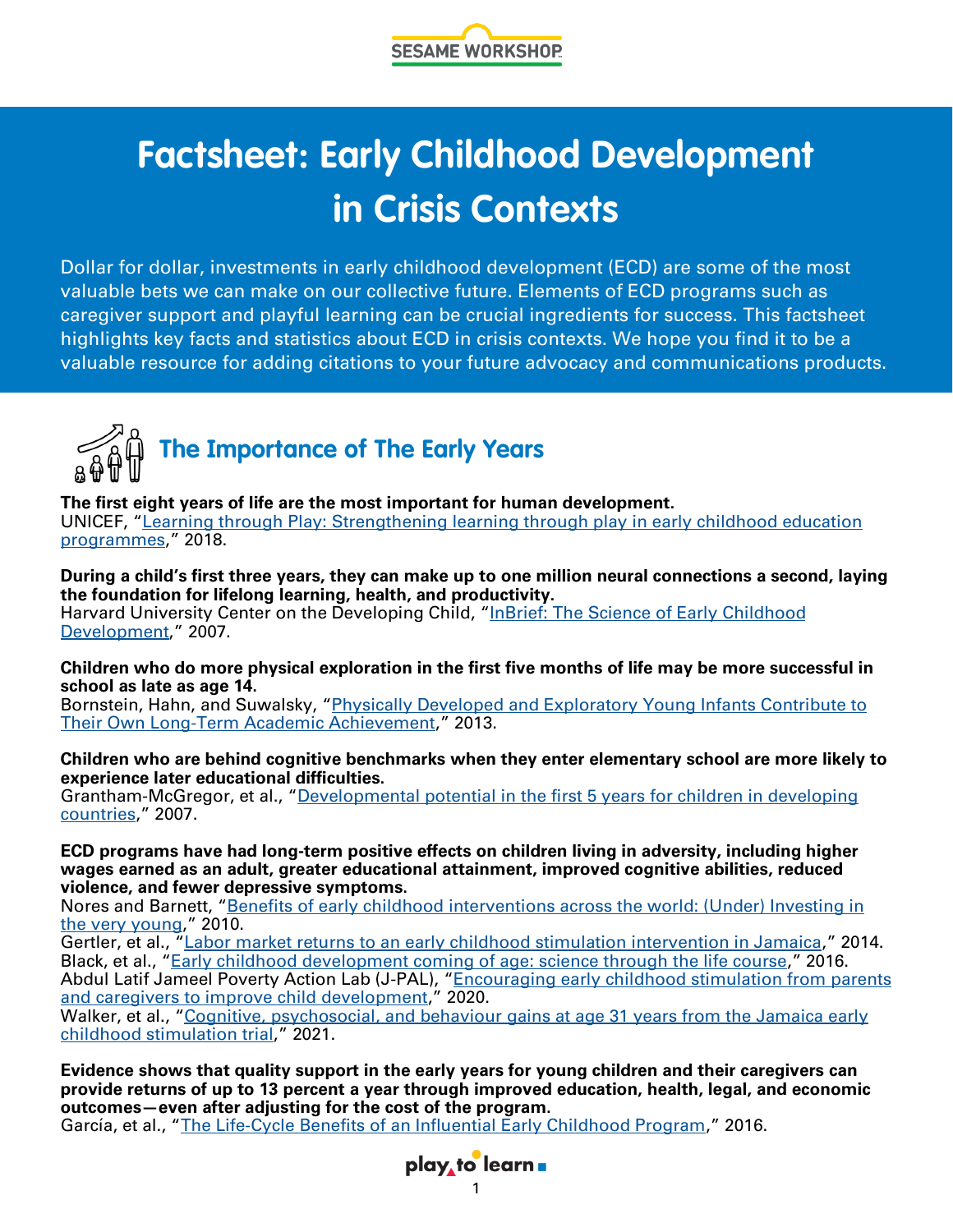



**Exposure to conflict can delay early childhood development—and chronic exposure can compound this risk.** 

Goto, Frodl, and Skokauskas, "[Armed Conflict and Early Childhood Development in 12 Low–](https://publications.aap.org/pediatrics/article-abstract/148/3/e2021050332/181027/Armed-Conflict-and-Early-Childhood-Development-in?redirectedFrom=fulltext) and Middle-[Income Countries](https://publications.aap.org/pediatrics/article-abstract/148/3/e2021050332/181027/Armed-Conflict-and-Early-Childhood-Development-in?redirectedFrom=fulltext)," 2021.

**Exposure to conflict during early childhood can negatively impact a child's mental health, resulting in symptoms of PTSD, behavioral and emotional problems, difficulties with healthy play, and difficulties sleeping.** 

Slone and Mann, "[Effects of War, Terrorism and Armed Conflict on Young Children: A Systematic](https://link.springer.com/article/10.1007/s10578-016-0626-7)  [Review](https://link.springer.com/article/10.1007/s10578-016-0626-7)," 2016.

**Severe stress during early childhood can damage the architecture of a young child's developing brain, leading to learning difficulties and potentially lifelong physical and mental challenges including cardiovascular disease, hypertension, diabetes, depression, anxiety disorders, and substance abuse.**  National Scientific Council on the Developing Child, "[The Science of Early Childhood Development:](https://developingchild.harvard.edu/wp-content/uploads/2015/05/Science_Early_Childhood_Development.pdf)  [Closing the Gap Between What We Know and What We Do](https://developingchild.harvard.edu/wp-content/uploads/2015/05/Science_Early_Childhood_Development.pdf)," 2007.

**Prolonged exposure to violence can have a long-lasting impact on a child's ability to process and understand emotions.** 

Umilta et al., "[Impact of civil war on emotion recognition: the denial of sadness in Sierra Leone](https://www.frontiersin.org/articles/10.3389/fpsyg.2013.00523/full)," 2013.



**More than 71 million children around the world have spent their entire lifetimes in areas affected by conflict. One in six children is living in an active conflict zone.**  Peace Research Institute Oslo, "[Children Affected by Armed Conflict, 1990](https://reliefweb.int/sites/reliefweb.int/files/resources/%C3%98stby%2C%20Rustad%20%26%20Tollefsen%20-%20Children%20Affected%20by%20Armed%20Conflict%2C%201990%E2%80%932019%20-%20Conflict%20Trends%206-2020.pdf)-2019," 2020.

**As of the end of 2020, there were 82.4 million people worldwide who had been forcibly displaced from their homes, 42 percent of whom were children.**  UNHCR, "[Global Trends: Forced Displacement in 2020](https://www.unhcr.org/flagship-reports/globaltrends/?web=1&wdLOR=c143D896F-4D09-4D35-B4BC-12542A945C99)," 2020.

**More then 175 million children around the world are not enrolled in formal pre-primary education, including 8 out of 10 children in low-income countries.**  UNICEF, "COVID-[19: Trends, Promising Practices and Gaps in Remote Learning for Pre](https://www.unicef-irc.org/publications/pdf/COVID-19_Trends_Promising_Practices_and_Gaps_in_Remote_Learning_for_Pre-Primary_Education.pdf)-Primary [Education](https://www.unicef-irc.org/publications/pdf/COVID-19_Trends_Promising_Practices_and_Gaps_in_Remote_Learning_for_Pre-Primary_Education.pdf)," 2020.



**Globally, ECD accounts for just over 3 percent of all development assistance going to crisis-affected countries and only 2 percent of humanitarian assistance.**

Moving Minds Alliance, "[Analysis of international aid levels for early childhood services in crisis](https://movingmindsalliance.org/wp-content/uploads/2020/12/analysis-of-international-aid-levels-for-early-childhood-services-in-crisis-contexts.pdf)  [contexts](https://movingmindsalliance.org/wp-content/uploads/2020/12/analysis-of-international-aid-levels-for-early-childhood-services-in-crisis-contexts.pdf)," 2020.

**95 percent of funding directed to ECD programming worldwide is spent on health and nutritionrelated interventions, leaving little left for education or other crucial topics such as water, sanitation, and hygiene.** 

Moving Minds Alliance, "[Analysis of international aid levels for early childhood services in crisis](https://movingmindsalliance.org/wp-content/uploads/2020/12/analysis-of-international-aid-levels-for-early-childhood-services-in-crisis-contexts.pdf)  [contexts](https://movingmindsalliance.org/wp-content/uploads/2020/12/analysis-of-international-aid-levels-for-early-childhood-services-in-crisis-contexts.pdf)," 2020.